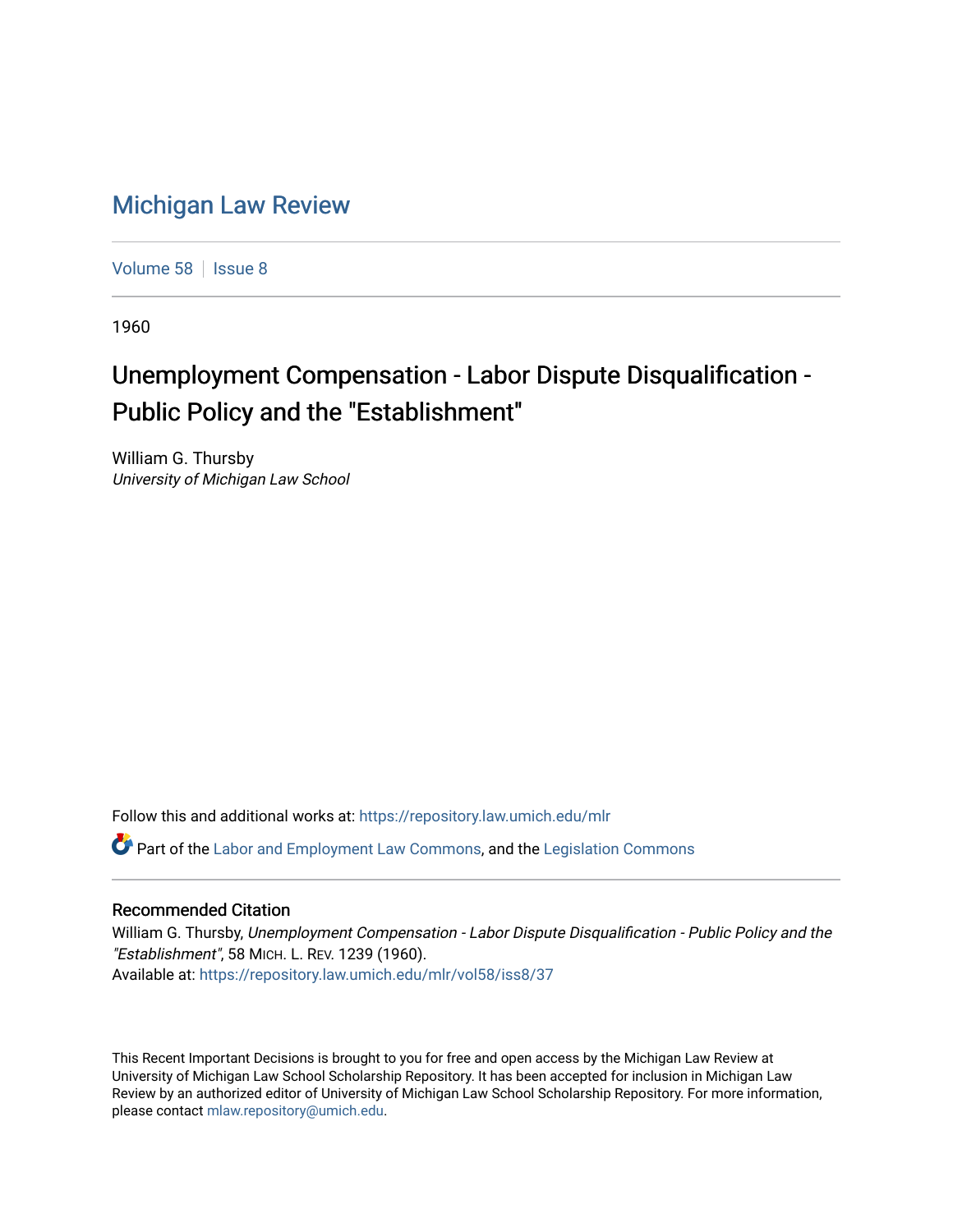UNEMPLOYMENT COMPENSATION - LABOR DISPUTE DISOUALIFICATION -PUBLIC POLICY AND THE "ESTABLISHMENT"-Claimants brought suit for unemployment compensation allegedly due them for a period of temporary unemployment. Their employer manufactured spark plugs which were assembled at its Ohio plant using component parts made at its Michigan plant some 50 or 60 miles distant. The parts were transported daily by truck to the Ohio plant, and the Michigan plant was under the direct supervision of the Ohio plant. When a labor dispute occurred at the Michigan plant, lack of parts forced the lay-off of claimants at the Ohio plant. Upon termination of the labor dispute and a resumption of production the claimants resumed their employment. Claims for unemployment benefits under the Ohio statute,<sup>1</sup> which denies benefits when the unemployment is due to a labor dispute at the "establishment," were denied by the Administrator and Board of Review of Unemployment Compensation. The Court of Common Pleas affirmed and on appeal to the Court of Appeals of Ohio, *held,* affirmed, one judge dissenting.2 The Michigan and Ohio plants constitute one "establishment" within the meaning of the Ohio act. The two plants are functionally integrated, physically proximate, and there is general unity in their operation. *Adamski v. State of Ohio, Bureau of Unemployment Compensation,* (Ohio App. 1959) 161 N.E. (2d) 907.

The social policy and purpose<sup>3</sup> of unemployment compensation legislation is to compensate involuntary unemployment, which can probably be best characterized as unemployment forced upon the employee through no fault of his own, and to encourage employers to stabilize employment. This social policy of compensating only involuntary unemployment underlies the labor dispute disqualification provision found in all the state statutes. The provision in general denies relief where the unemployment is due to a "labor dispute" at the "establishment" in which the claimant was employed. Applying the involuntary unemployment concept to the principal case, it would appear that the Ohio claimants have been forced out of work through no fault of their own, i.e., the cause of their unemployment cannot be attributed to them, and compensation should be awarded. But there is an obvious danger in adopting this view. The employer's

1 Ohio Rev. Code (Page, 1953) §4141.29 (C) (2) provides that no benefits shall be paid to any individual who has "lost his employment or left his employment by reason of a labor dispute other than a lockout at the factory, establishment, or other premises at which he was employed, as long as such labor dispute continues . . ." The various state statutes are compiled in IO Omo ST. L.J. 238 (1949). See, generally, Haggart, "Unemployment Compensation during Labor Disputes," 37 NEB. L. REV. 668 (1958); Lesser, "Labor Disputes and Unemployment Compensation," 55 YALE L.J. 167 (1945).

2 The dissenting judge felt that the Ohio and Michigan employees worked for different "employers" within the meaning of the statute.

<sup>3</sup>Statements to the effect that the public policy of the act is to provide "benefits to persons who are unemployed through no fault of their own, and to reduce involuntary unemployment and suffering caused thereby to a minimum" are found in most of the state acts.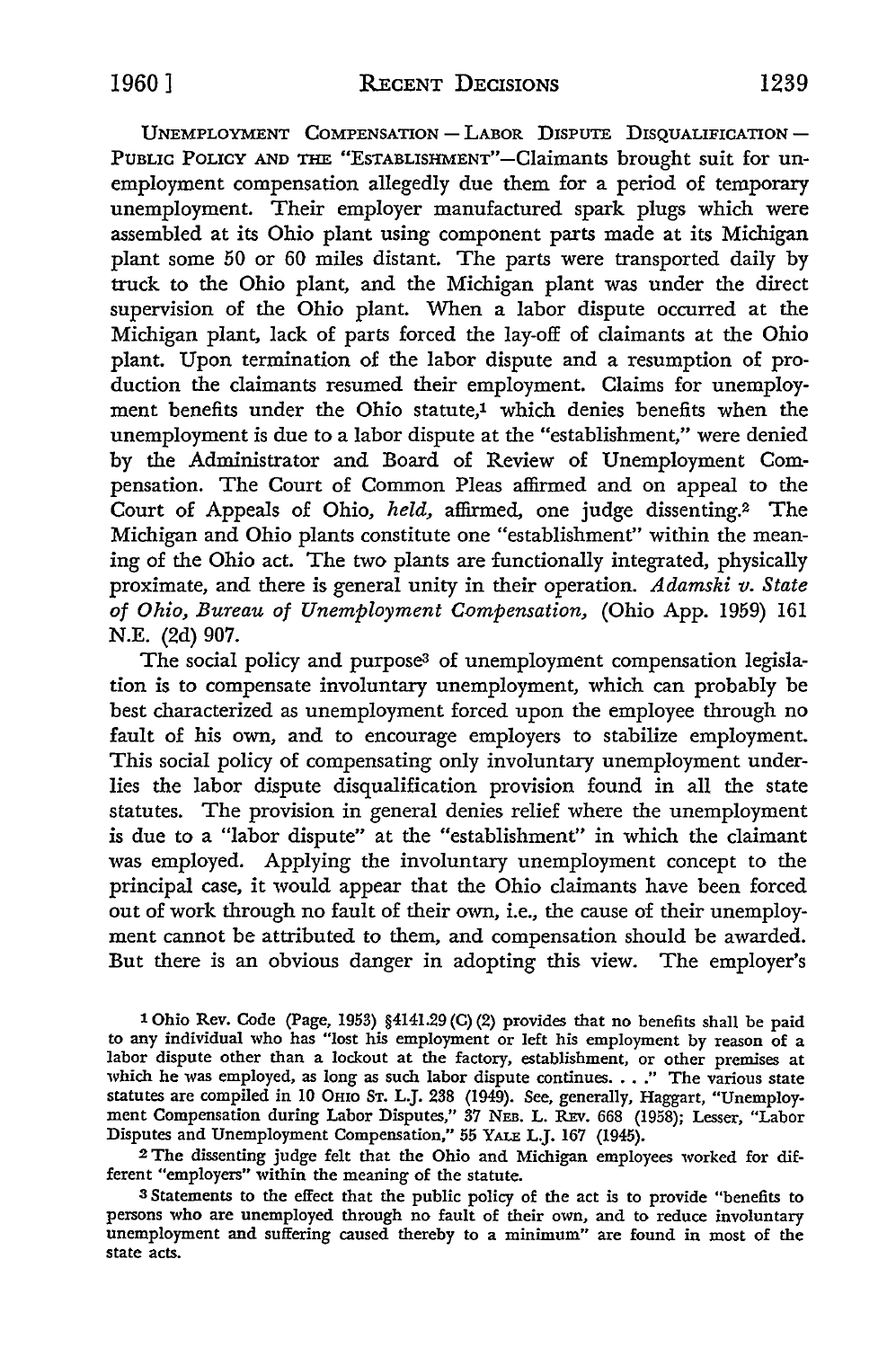entire labor force, wanting to exert economic coercion against him by closing down his entire operations, may do so by striking at only the key plants. In such a case the only members of the labor force who lose unemployment benefits would be workers at the struck plants, while the employees at those plants which are closed as a result of the strike would collect compensation even though they are not adverse to their unemployment and may be said to have sanctioned or approved it.<sup>4</sup>

Whether conscious of it or not, a majority of our courts, including the Ohio court in the principal case, have disposed of the problem of key plant strikes by their construction of "establishment."5 Various tests have been employed to determine what constitutes an "establishment," such as the comprehensive test<sup>6</sup> of functional integration,7 physical proximity,8 and general unity used in the principal case. Other courts have construed "establishment" from a "stand point of employment."9 By making the granting or withholding of benefits tum on "nice distinctions in the definition of the word establishment," these tests fail to reflect properly the social policy of compensating involuntary unemployment.10 Recognizing this, the California court has refused to place such dubious weight on the definition of "establishment" and employed a test of volition which makes a subjective inquiry into the substantial elements causing unemployment to determine if it is really involuntary and innocent.<sup>11</sup> Where

<sup>4</sup>Some evidence of this was found in Park v. Appeal Bd. of Michigan Employment Security Commission, 355 Mich. 103, 94 N.W. (2d) 407 (1959). The lower court found that the claimants, laid off because of a strike at a Ford plant in Ohio, were directly interested in the labor dispute.

5 A few states have attempted to define "establishment." See, e.g., Ill. Rev. Stat. (1959) c. 48, §434. "... Provided, that if in any case separate branches of work which are commonly conducted as separate businesses in separate premises, are conducted in separate departments of the same premises, each department shall, for the purpose of this Section be deemed to be a separate factory, establishment or other premises."

6 See Nordling v. Ford Motor Co., 231 Minn. 68, 42 N.W. {2d) 576 (1950); Snook v. International Harvester Co., (Ky. 1955) 276 S.W. (2d) 658; Mountain States Tel. and Tel. Co. v. Sakrison, 71 Ariz. 219, 225 P. (2d) 707 (1950). See 28 A.L.R. (2d) 291 (1953).

7 See Chrysler Corp. v. Smith, 297 Mich. 438, 298 N.W. 87 (1941), modified if not overruled in Park v. Appeal Bd. of Michigan Employment Security Commission, note 4 supra.

s See Spielmann v. Industrial Commission, 236 Wis. 240, 295 N.W. I (1940); Snook v. International Harvester Co., note 6 supra; General Motors Corp. v. Mulquin, 134 Conn. ll8, 55 A. (2d) 732 (1947).

11 Machienski v. Ford Motor Co., 277 App. Div. 634, 102 N.Y.S. (2d) 208 (1951); Snook v. International Harvester Co., note 6 supra.

10 See Matson Terminals, Inc. v. California Employment Commission, 24 Cal. (2d) 695 at 707, 151 P. (2d) 202 (1944), where the court observed "that the legislature did not intend that the payment or withholding of benefits should tum on nice distinctions in the definition of words like . . . establishment is evident from" the policy declaration of the statute.

11 McKinley v. California Employment Stabilization Commission, 34 Cal. (2d) 239, 209 P. (2d) 602 (1949). The case involved a wage contract negotiation between a union representing the employees of several employers and the employers association. When the union called a strike against some of the employers, the employers not struck lockedout their employees. *Held,* three judges dissenting, the locked out employees were not entitled to benefits because they were involved in the trade dispute. See also DePaoli v.